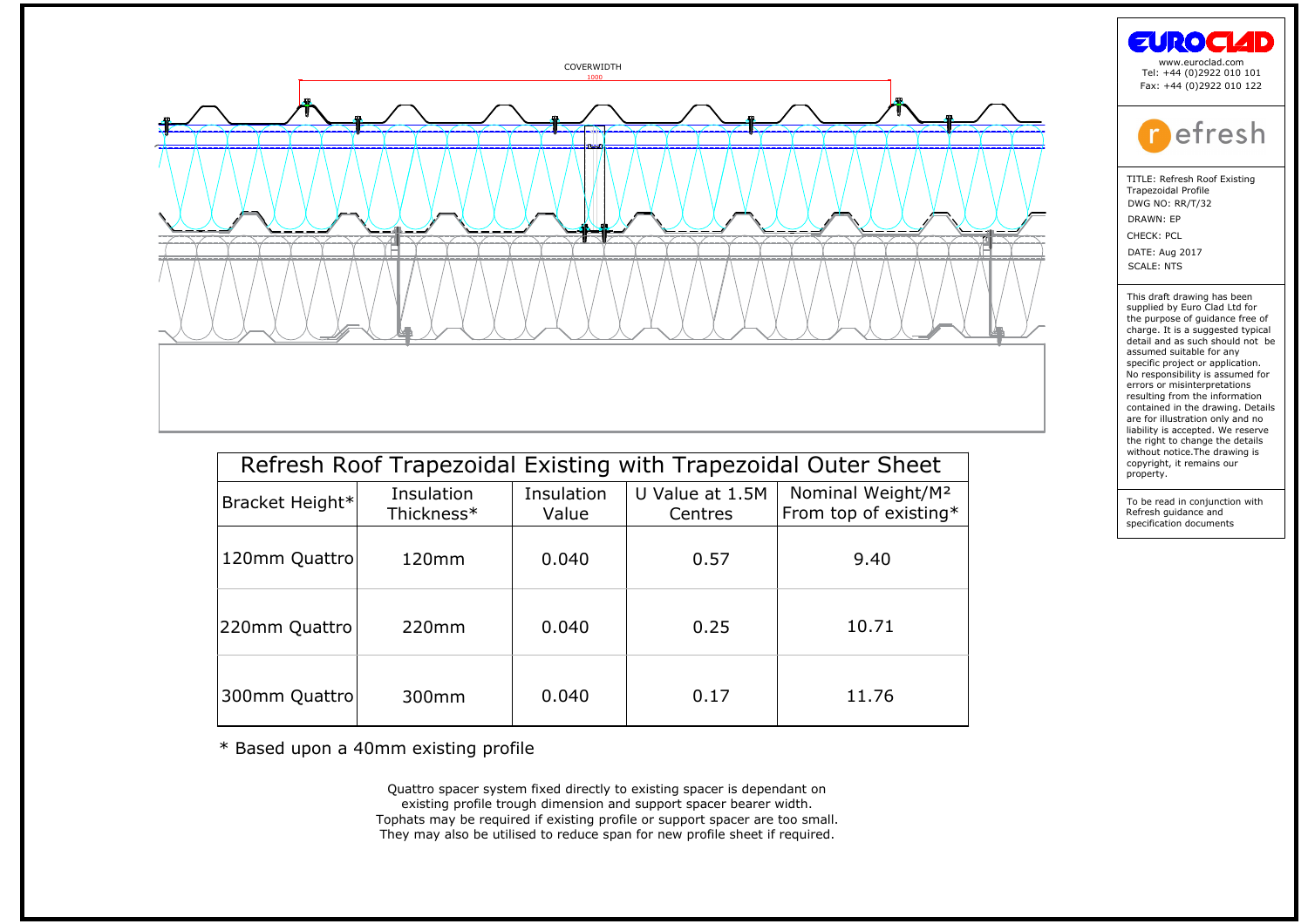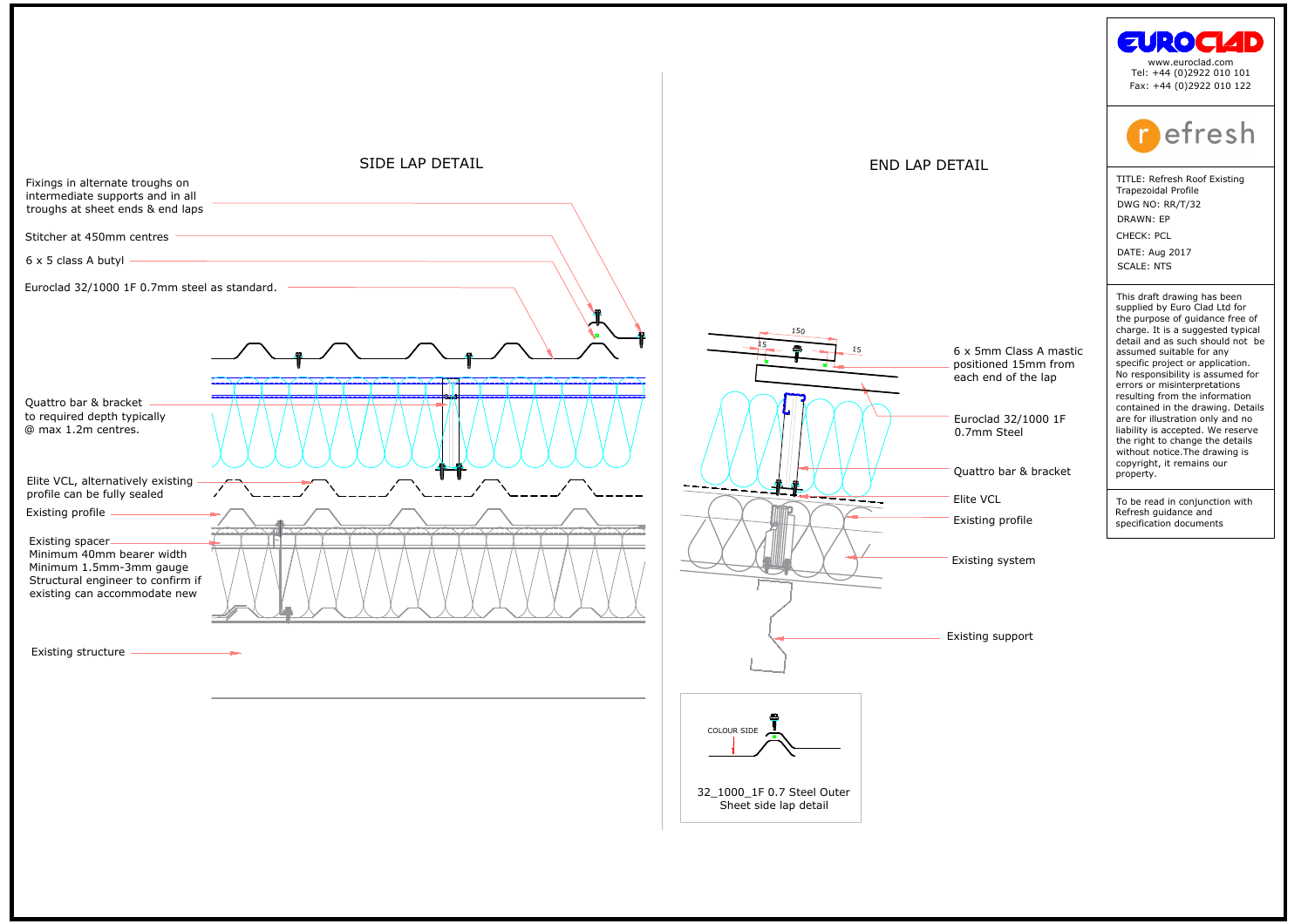

| Refresh Roof Trapezoidal Existing with Trapezoidal Outer Sheet |                                      |                          |                     |                            |                                                        |  |  |
|----------------------------------------------------------------|--------------------------------------|--------------------------|---------------------|----------------------------|--------------------------------------------------------|--|--|
| <b>Bracket Height</b>                                          | Continuous<br>Tophat Height          | Insulation<br>Thickness* | Insulation<br>Value | U Value at 1.5M<br>Centres | Nominal Weight/M <sup>2</sup><br>From top of existing* |  |  |
| 80mm Quattro                                                   | $\geq$ to existing<br>profile height | 120 <sub>mm</sub>        | 0.040               | 0.57                       | 10.90                                                  |  |  |
| 180mm Quattro                                                  | $\geq$ to existing<br>profile height | 220mm                    | 0.040               | 0.25                       | 12.21                                                  |  |  |
| 260mm Quattro                                                  | $\geq$ to existing<br>profile height | 300mm                    | 0.040               | 0.17                       | 13.26                                                  |  |  |

\* Based upon a 40mm high 1.5mm Galv continuous tophat<br>Quattro spacer system fixed directly to tophat.

Tophat is then fixed to existing spacer with sizing dependant on existing profile.

Tophats may be required if existing profile or support spacer are too small.<br>They may also be utilised to reduce span for new profile sheet if required.

| www.euroclad.com<br>Tel: +44 (0)2922 010 101<br>Fax: +44 (0)2922 010 122                                                                                                                                                                                                                                                                                                                                                                                                                                                                                                    |
|-----------------------------------------------------------------------------------------------------------------------------------------------------------------------------------------------------------------------------------------------------------------------------------------------------------------------------------------------------------------------------------------------------------------------------------------------------------------------------------------------------------------------------------------------------------------------------|
| <b>P</b> efresh                                                                                                                                                                                                                                                                                                                                                                                                                                                                                                                                                             |
| TITLE: Refresh Roof Existing<br><b>Trapezoidal Profile</b><br>DWG NO: RR/T/32<br>DRAWN: EP<br>CHECK: PCL<br>DATE: Aug 2017<br><b>SCALE: NTS</b>                                                                                                                                                                                                                                                                                                                                                                                                                             |
| This draft drawing has been<br>supplied by Euro Clad Ltd for<br>the purpose of quidance free of<br>charge. It is a suggested typical<br>detail and as such should not be<br>assumed suitable for any<br>specific project or application.<br>No responsibility is assumed for<br>errors or misinterpretations<br>resulting from the information<br>contained in the drawing. Details<br>are for illustration only and no<br>liability is accepted. We reserve<br>the right to change the details<br>without notice. The drawing is<br>copyright, it remains our<br>property. |
| To be read in conjunction with                                                                                                                                                                                                                                                                                                                                                                                                                                                                                                                                              |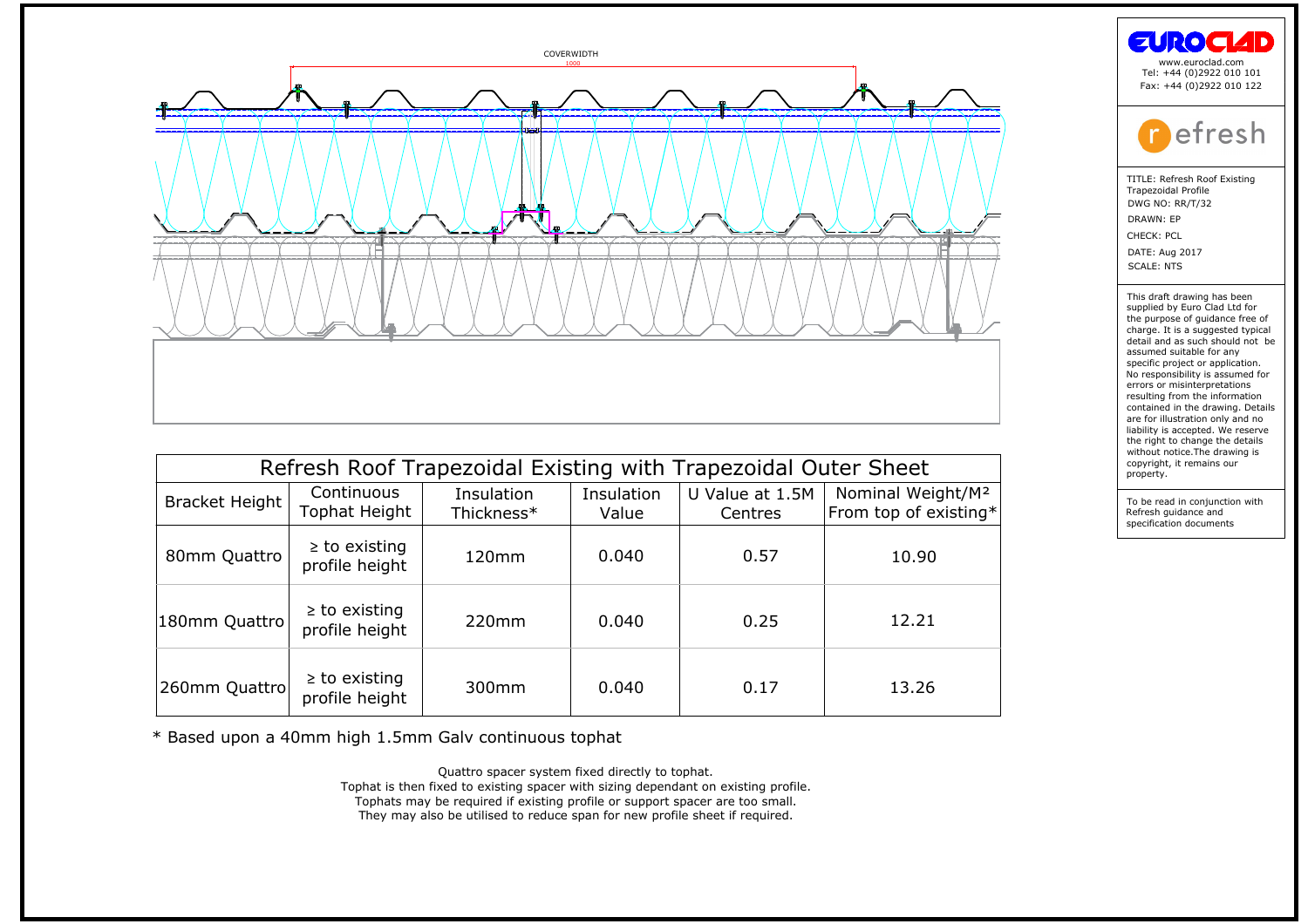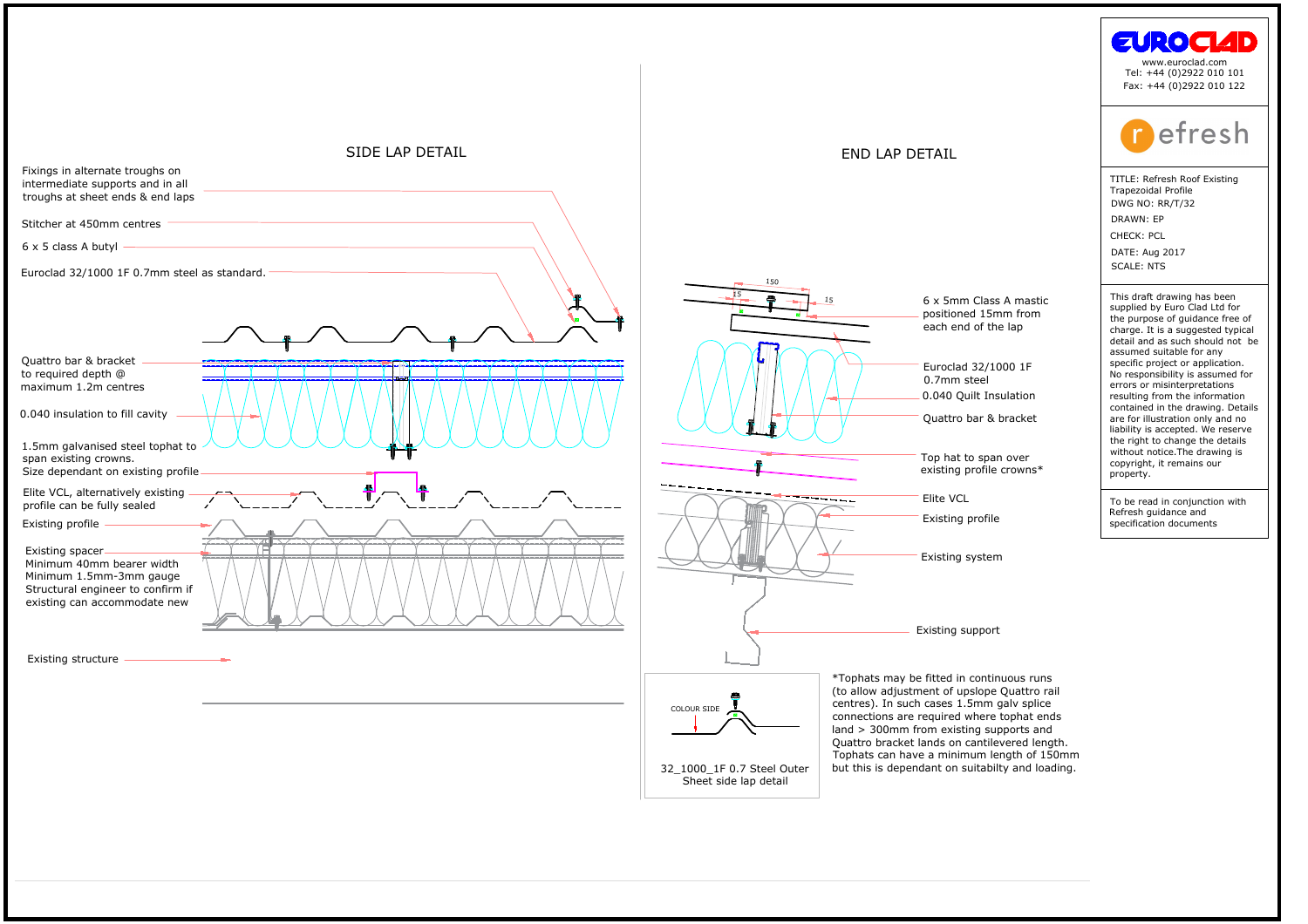